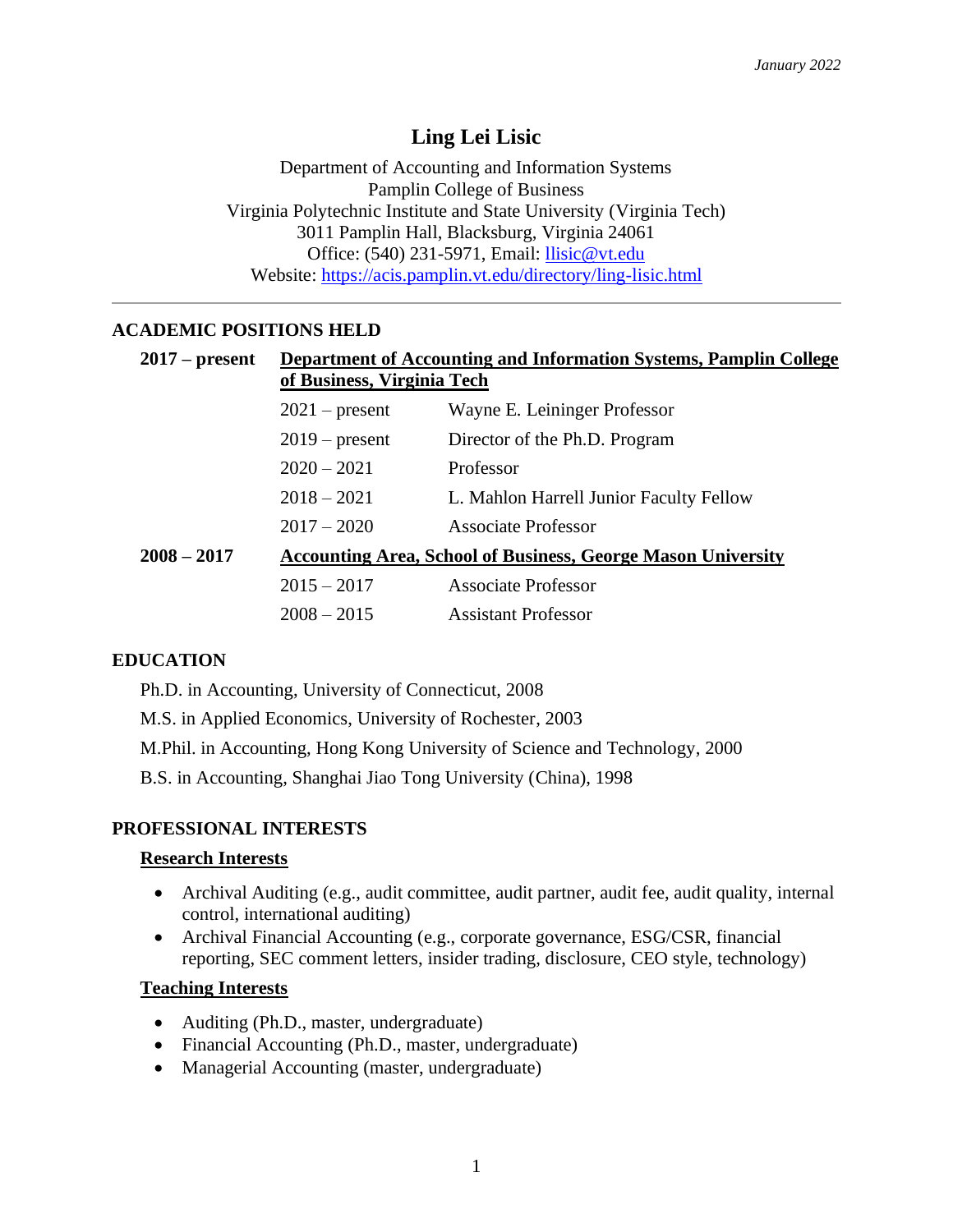## **RESEARCH**

## **Publications and Acceptances (FT 50 Journals bolded)**

- 25. Fool Me Once, Shame on You; Fool Me Twice, Shame on Me: The Long-Term Impact of Arthur Andersen's Demise on Partners' Audit Quality (with Feng Guo, Jeff Pittman, Tim Seidel, Mi Zhou, and Ying Zhou). 2022. *Contemporary Accounting Research* (Forthcoming).
- 24. You Can't Get There from Here: The Influence of an Audit Partner's Prior Non-Public Accounting Experience on Audit Outcomes (with Jeff Pittman, Tim Seidel, and Ally Zimmerman). 2022. *Accounting, Organizations and Society* (Forthcoming).
- 23. SEC Comment Letters on Form S-4 and M&A Accounting Quality (with Bret Johnson, Joon Moon, and Mengmeng Wang). 2022. *Review of Accounting Studies* (Forthcoming).
- 22. Corporate Social Performance and the Managerial Labor Market (with Xin Dai, Feng Gao, and Ivy Zhang). 2022. *Review of Accounting Studies* (Forthcoming).
- 21. Does Visibility of an Engagement Partner's Association with Recent Client Restatements Increase Fee Pressures from Non-Restating Clients? (with Wuchun Chi, Linda Myers, Mikhail Pevzner, and Tim Seidel). 2022. *Accounting Horizons* (Forthcoming).
- 20. Audit Committee Accounting Expertise and the Mitigation of Strategic Auditor Behavior (with James Hansen, Tim Seidel, and Mike Wilkins). 2021. *The Accounting Review* 96 (4): 289-314.
- 19. The Switch-Up: An Examination of Changes in Earnings Management after Receiving SEC Comment Letters (with Lauren Cunningham, Bret Johnson, and Scott Johnson). 2020. *Contemporary Accounting Research* 37 (2): 917-944.
- 18. The Readability of Company Responses to SEC Comment Letters and SEC 10-K Filing Review Outcomes (with Cory Cassell and Lauren Cunningham). 2019. *Review of Accounting Studies* 24 (4): 1252-1276.
- 17. Does Audit Committee Accounting Expertise Help to Promote Audit Quality? Evidence from Auditor Reporting of Internal Control Weaknesses (with Linda Myers, Tim Seidel, and Jian Zhou). 2019. *Contemporary Accounting Research* 36 (4): 2521-2553.
- 16. Do Accounting Firm Consulting Revenues Affect Audit Quality? Evidence from the Preand Post-SOX Eras (with Linda Myers, Rob Pawlewicz, and Tim Seidel). 2019. *Contemporary Accounting Research* 36 (2): 1028-1054.
- 15. The Consequences of Providing Lower-Quality Audits at the Engagement Partner Level (with Wuchun Chi, Linda Myers, Mikhail Pevzner, and Tim Seidel). 2019. *Journal of International Accounting Research* 18 (3): 63-82.
- 14. Do CEO Succession and Succession Planning Affect Stakeholders' Perceptions of Financial Reporting Risk? Evidence from Audit Fees (with Ken Bills and Tim Seidel). 2017. *The Accounting Review* 92 (4): 27-52.
- 13. Executive Overconfidence and Compensation Structure (with Mark Humphery-Jenner, Vik Nanda, and Dino Silveri). 2016. *Journal of Financial Economics* 119 (3): 533-558.
- 12. CEO Power, Internal Control Quality, and Audit Committee Effectiveness in Substance Versus in Form (with Terry Neal, Ivy Zhang, and Yan Zhang). 2016. *Contemporary Accounting Research* 33 (3): 1199-1237.
- 11. Accounting Fraud, Auditing and the Role of Government Sanctions in China (with Dino Silveri, Yanheng Song, and Kun Wang). 2015. *Journal of Business Research* 68 (6): 1186-1195.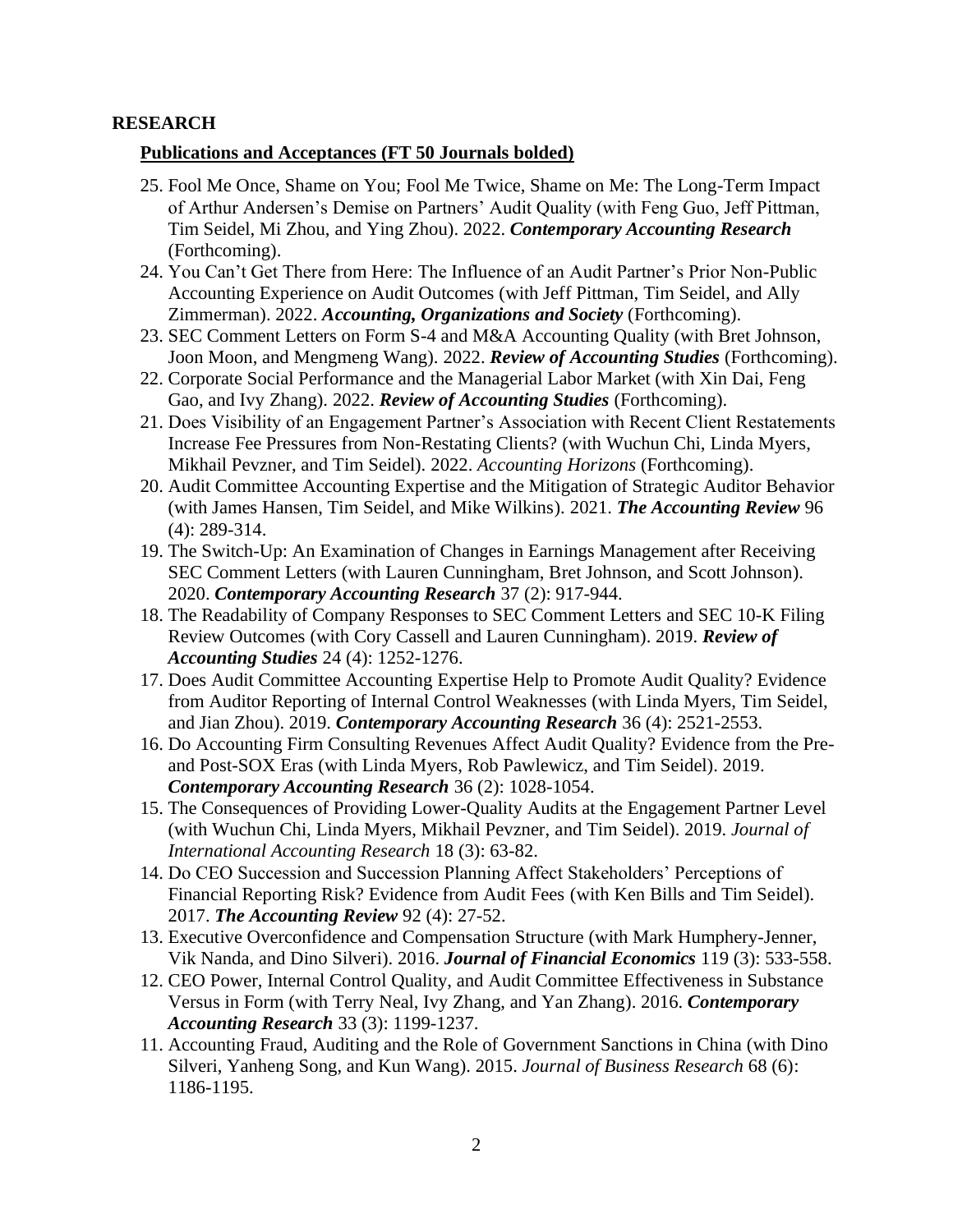- 10. Commitment to Social Good and Insider Trading (with Feng Gao and Ivy Zhang). 2014. *Journal of Accounting and Economics* 57 (2-3): 149-175.
- 9. Auditor-Provided Tax Services and Earnings Management in Tax Expense: The Importance of Audit Committees. 2014. *Journal of Accounting, Auditing and Finance* 29 (3): 340-366.
- 8. Comments by the Auditing Standards Committee of the Auditing Section of the American Accounting Association on PCAOB Release No. 2013-009, Proposed Rule on Improving the Transparency of Audit: Proposed Amendments to PCAOB Auditing Standards to Provide Disclosure in the Auditor's Report of Certain Participants in the Audit (with Urton Anderson, Lisa Gaynor, Karl Hackenbrack, and Yi-Jing Wu). 2014. *Current Issues in Auditing* 8 (2): C1-C7.
- 7. Stock Market Reaction to Green Vehicle Innovation (with Sulin Ba, Qindong Liu, and Jan Stallaert). 2013. *Production and Operations Management* 22 (4): 976-990.
- 6. Do Regulations Limiting Management Influence over Auditors Improve Audit Quality? Evidence from China (with Wuchun Chi, Xiaohai Long, and Kun Wang). 2013. *Journal of Accounting and Public Policy* 32 (2): 176-187.
- 5. Determinants of Audit Staff Turnover: Evidence from Taiwan (with Wuchun Chi, Linda Hughen, and Chan-Jane Lin). 2013. *International Journal of Auditing* 17 (1): 100-112.
- 4. Comments by the Auditing Standards Committee of the Auditing Section of the American Accounting Association on the IAASB Proposal: Improving the Auditor's Report (with Long Chen, Keith Jones, Paul Michas, Rob Pawlewicz, and Mikhail Pevzner). 2013. *Current Issues in Auditing* 7 (1): C11-C20.
- 3. Client Importance and Audit Partner Independence (with Wuchun Chi and Ed Douthett). 2012. *Journal of Accounting and Public Policy* 31 (3): 320-336.
- 2. Comments by the Auditing Standards Committee of the Auditing Section of the American Accounting Association on the PCAOB Rulemaking Docket Matter 029: PCAOB Release No. 2011-007, Improving Transparency Through Disclosure of Engagement Partner and Certain Other Participants in Audits (with Keith Jones, JK Aier, Duane Brandon, Tina Carpenter, Paul Caster, and Mikhail Pevzner). 2012. *Current Issues in Auditing* 6 (1): C1-C6.
- 1. Is Enhanced Audit Quality Associated with Greater Real Earnings Management? (with Wuchun Chi and Mikhail Pevzner). 2011. *Accounting Horizons* 25 (2): 315-335.

# **Impact of Research (as of January 17, 2022)**

SSRN author rank: 6,121 (out of 670,496 authors), i.e., top 1%

SSRN paper downloads: 9,329

Google Scholar Citations: 2,012 (h-index: 18; i10-index: 20)

# **Workshop and Conference Presentations** (not including presentations by coauthors)

- 2022 American University (scheduled), University of Nottingham (scheduled)
- 2021 Northeastern University, University of California-Riverside, University of Massachusetts-Lowell, University of Texas at San Antonio, Vanderbilt University, AAA International Accounting Section Webinar Series, Egyptian Online Seminars in Business, Accounting and Economics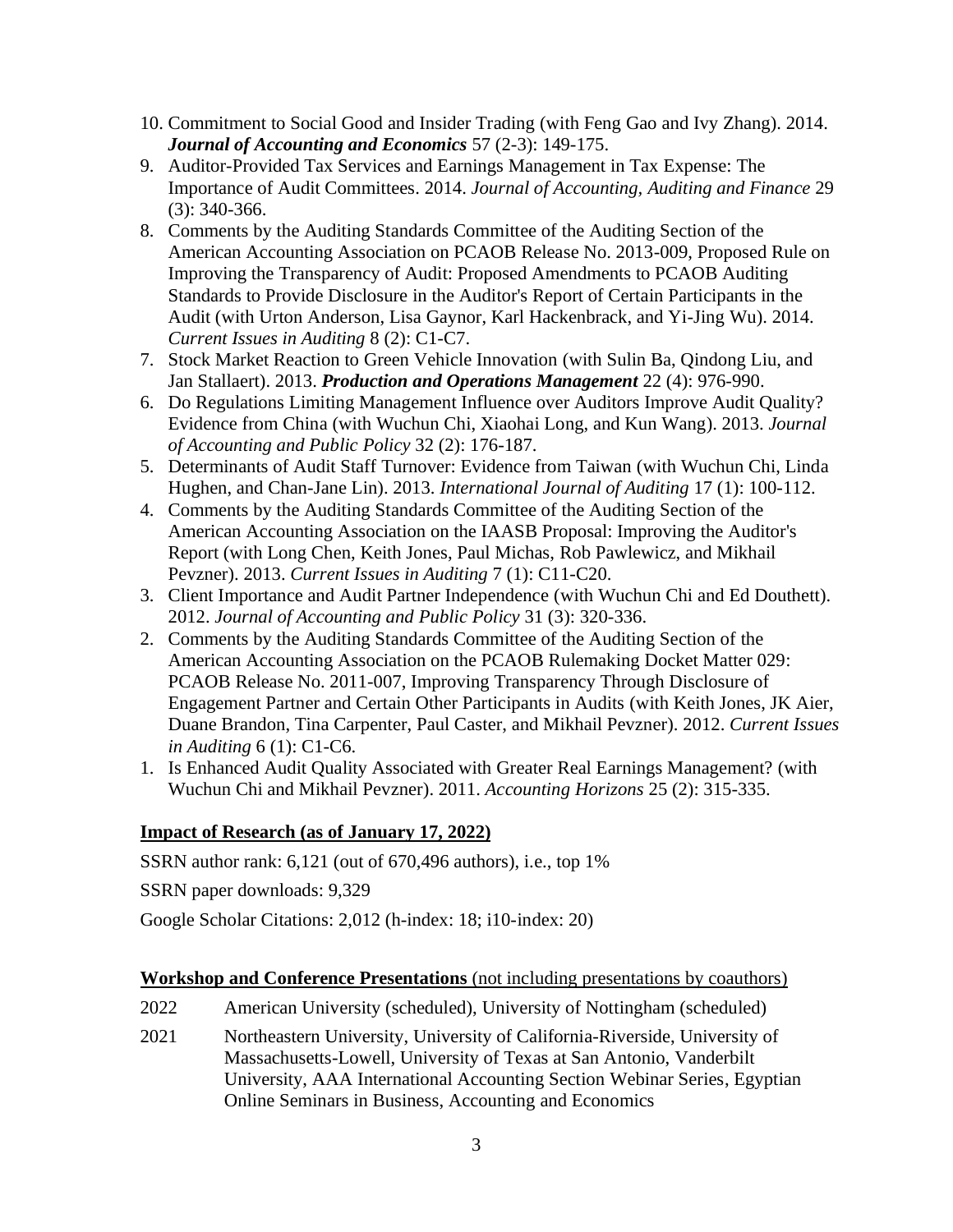| 2020 | Florida Atlantic University (postponed), Hong Kong Polytechnic University<br>(postponed), University of North Carolina at Greensboro (postponed)                                                                                                                                                                                                                               |
|------|--------------------------------------------------------------------------------------------------------------------------------------------------------------------------------------------------------------------------------------------------------------------------------------------------------------------------------------------------------------------------------|
| 2019 | Georgia Tech, Kennesaw State University, University of Louisville, University of<br>Wisconsin-Madison, BYU Accounting Research Symposium                                                                                                                                                                                                                                       |
| 2018 | Fordham University, Shanghai Jiao Tong University, Shanghai Maritime<br>University, University of Kentucky, University of Notre Dame, Xi'an Jiao Tong<br>University, 2 <sup>nd</sup> CCGAR Research Camp on Auditing and Accounting, Shanghai<br><b>Lixin Accounting Conference</b>                                                                                            |
| 2017 | Drexel University, Naval Postgraduate School, SUNY-Buffalo, University of<br>Kansas, Virginia Tech, BYU Accounting Research Symposium                                                                                                                                                                                                                                          |
| 2016 | American University, George Washington University, Georgetown University,<br>Texas Tech University, University of Delaware, University of Nebraska-Lincoln,<br>University of North Texas, University of Oklahoma, University of Pittsburgh,<br>Virginia Tech                                                                                                                   |
| 2014 | George Mason University, Kent State University, University of Akron, University<br>of Arkansas, University of Connecticut, University of North Carolina at<br>Greensboro, University of Tennessee, Virginia Commonwealth University,<br>Virginia Accounting Research Conference                                                                                                |
| 2012 | <b>American University</b>                                                                                                                                                                                                                                                                                                                                                     |
| 2011 | George Mason University and George Washington University Joint Accounting<br>Workshop, 22 <sup>nd</sup> Annual Conference on Financial Economics and Accounting,                                                                                                                                                                                                               |
| 2010 | George Mason University, AAA Annual Meeting, AAA Auditing Section<br><b>Midyear Meeting</b>                                                                                                                                                                                                                                                                                    |
| 2009 | George Mason University                                                                                                                                                                                                                                                                                                                                                        |
| 2008 | Binghamton University, Fordham University, George Mason University, Lehigh<br>University, Miami University, Santa Clara University, University of Houston,<br>University of Massachusetts at Amherst, University of Massachusetts at Boston,<br>University of New Hampshire, Virginia Commonwealth University, 19th Annual<br>Conference on Financial Economics and Accounting |
| 2007 | University of Vermont, AAA Annual Meeting, AAA Auditing Section Midyear<br>Meeting                                                                                                                                                                                                                                                                                             |
|      |                                                                                                                                                                                                                                                                                                                                                                                |

# **Invited Conference Participations**

| 2021: | AAA APLG/FSA Annual Seminar, CARE Conference, CAR Conference,<br>PCAOB Conference, PhD Project Conference, RAST Conference                                                       |
|-------|----------------------------------------------------------------------------------------------------------------------------------------------------------------------------------|
| 2020: | CAR Conference, PCAOB/TAR Conference, PhD Project Conference, RAST<br>Conference                                                                                                 |
| 2019: | ADS Conference, CAR Conference, PCAOB/TAR Conference, PhD Project<br>Conference, Virginia Accounting Research Conference, Virginia Tech<br><b>Accounting Research Conference</b> |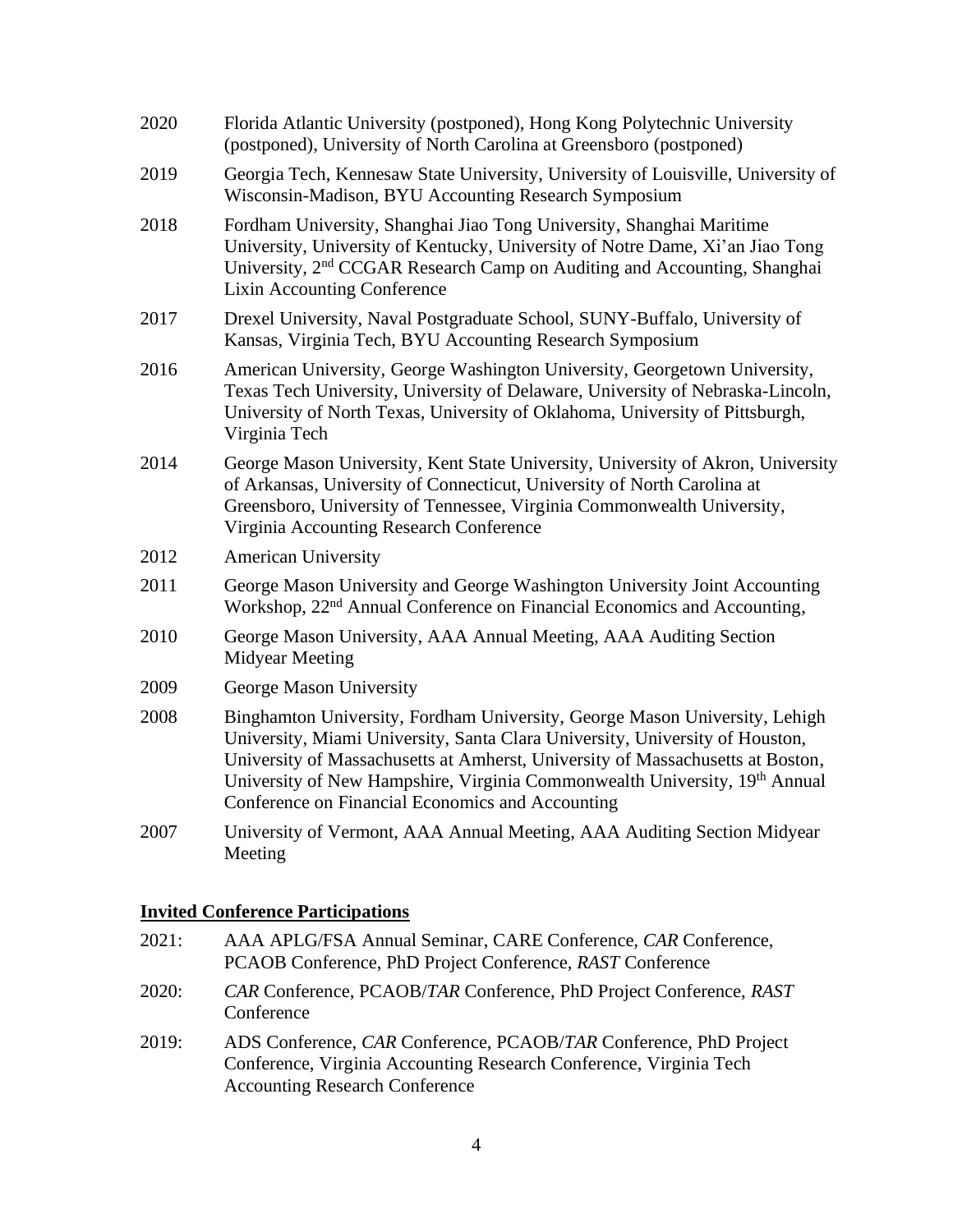| 2018: | CAR Conference, PCAOB/JAR Conference, Virginia Tech Accounting Research<br>Conference                                                                                                              |
|-------|----------------------------------------------------------------------------------------------------------------------------------------------------------------------------------------------------|
| 2017: | George Washington University Cherry Blossom Research Conference,<br>PCAOB/AAA Annual Meeting, PCAOB/JAR Conference, Virginia Accounting<br><b>Research Conference</b>                              |
| 2016: | George Washington University Cherry Blossom Research Conference,<br>PCAOB/AAA Annual Meeting, PCAOB/JAR Conference                                                                                 |
| 2015: | George Washington University Cherry Blossom Research Conference,<br>PCAOB/AAA Annual Meeting, PCAOB/JAR Conference, Virginia Accounting<br>Research Conference, Washington Area Research Symposium |
| 2014: | Deloitte Foundation/FSA Faculty Consortium, JAPP Conference, PCAOB/AAA<br>Annual Meeting, University of Kansas Auditing Symposium, Washington Area<br><b>Research Symposium</b>                    |
| 2013: | PCAOB Annual Academic Conference, Virginia Accounting Research<br>Conference, Washington Area Research Symposium                                                                                   |
| 2012: | PCAOB Annual Academic Conference, Washington Area Research Symposium                                                                                                                               |
| 2010: | PCAOB Annual Academic Conference, Washington Area Research Symposium                                                                                                                               |
| 2009: | PCAOB Annual Academic Conference, Washington Area Research Symposium                                                                                                                               |

# **Media Mentions**

"Corporate Social Performance and Managerial Labor Market" featured in the Columbia Law School's Blog on Corporations and the Capital Markets. March 10, 2020.

"The Impact of Information Technology on Stock Price Crash Risk" featured in the Columbia Law School's Blog on Corporations and the Capital Markets. September 25, 2019.

"The Readability of Company Responses to SEC Comment Letters" featured in the Columbia Law School's Blog on Corporations and the Capital Markets. August 12, 2019.

"SEC Comment Letters and M&A Outcomes" featured in the Columbia Law School's Blog on Corporations and the Capital Markets. March 14, 2019.

"Do Accounting Firm Consulting Revenues Affect Audit Quality? Evidence from the Preand Post-SOX Eras" featured in Bloomberg. June 18, 2018.

"An Examination of Changes in Earnings Management after Receiving SEC Comment Letters" featured in the Harvard Law School Forum on Corporate Governance and Financial Regulation. May 31, 2016.

"Information in Financial Statement Misstatements at the Engagement Partner Level: A Case for Engagement Partner Name Disclosure?" cited in PCAOB Release No. 2015-008 – Improving the Transparency of Audits: Rules to Require Disclosure of Certain Audit Participants on a New PCAOB Form and Related Amendments to Auditing Standards. December 15, 2015.

"Executive Overconfidence and Compensation Structure" featured in the Harvard Law School Forum on Corporate Governance and Financial Regulation. October 22, 2015.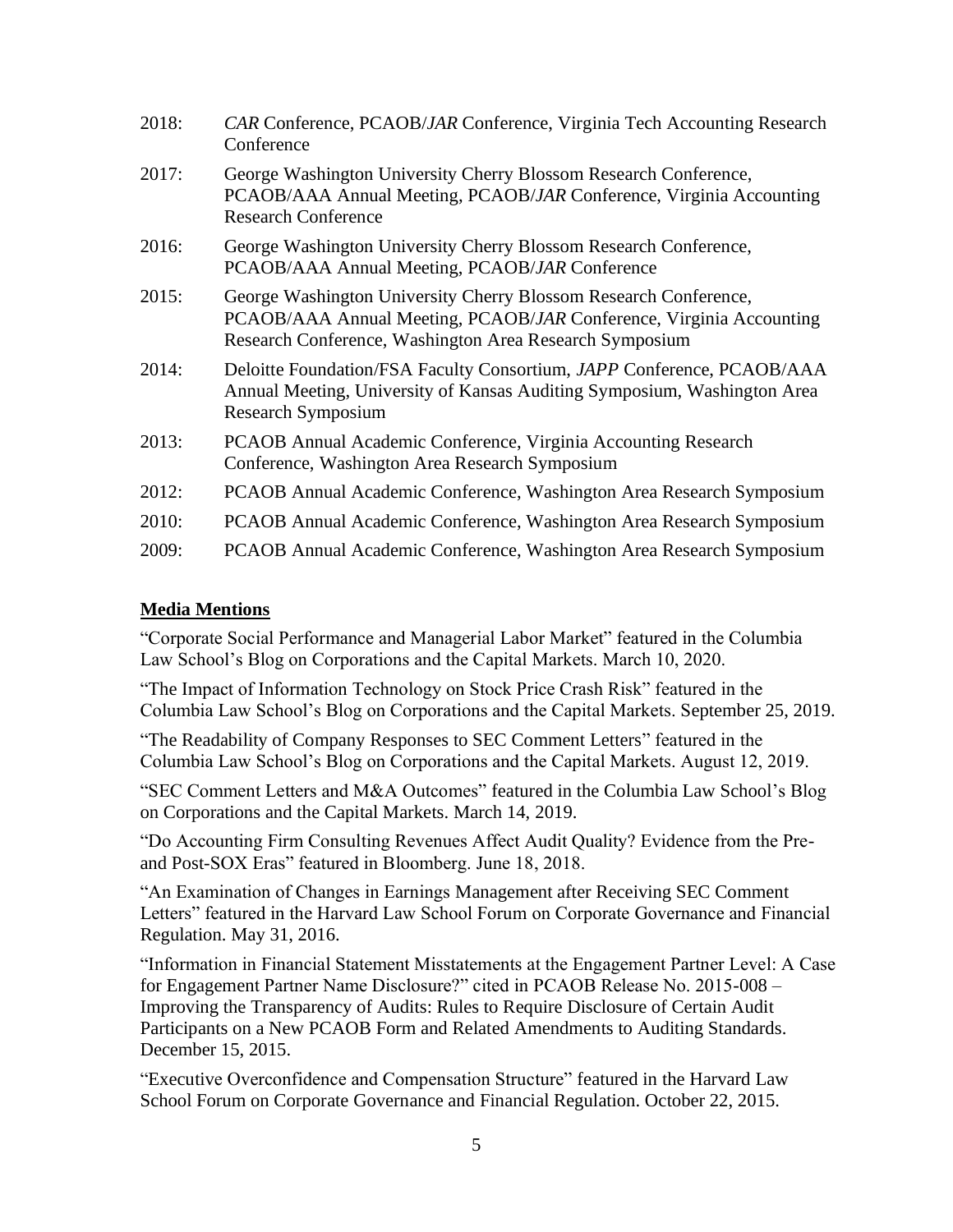### **TEACHING**

## **Virginia Tech**

Financial Statement Analysis: undergraduate

# **George Mason University**

Auditing: MSA, undergraduate

Intermediate Financial Accounting I: MSA, undergraduate

Introductory Financial Accounting: MBA, undergraduate

# **University of Connecticut**

Introductory Managerial Accounting: undergraduate

## **SERVICE**

#### **PhD Student Dissertation Committee**

Member, Mark Zhang, Accounting, Virginia Tech, 2021-2022

Chair, Mike Truelson, Accounting, Virginia Tech, 2019-2021 (initial placement: Mississippi State University)

Chair, Chris Sherman, Accounting, Virginia Tech, 2018-2020 (initial placement: Florida Southern College)

Member, Jason Feng Guo, Accounting, University of Kansas, 2016-2018 (initial placement: Iowa State University)

### **PhD Student Independent Study Faculty Advisor**

James Meng, Accounting, Virginia Tech, 2019

## **Editor**

Editor, *Journal of International Accounting Research*, 2019-present Guest Editor, *Journal of Business Research*, 2013-2014

#### **Editorial Board**

*The Accounting Review*, 2021-present

*Contemporary Accounting Research*, 2020-present

*Accounting Horizons*, 2019-present

*Auditing: A Journal of Practice and Theory*, 2016-present

*Journal of International Accounting Research*, 2017-2019

*Journal of Accounting, Auditing and Finance Conference*, 2016

## **Reviewer: Journals**

*Accounting Horizons*; *Accounting, Organizations and Society; Auditing: A Journal of Practice and Theory*; *Contemporary Accounting Research*; *Journal of Accounting, Auditing and Finance*; *Journal of Accounting Literature*; *Journal of Business Finance*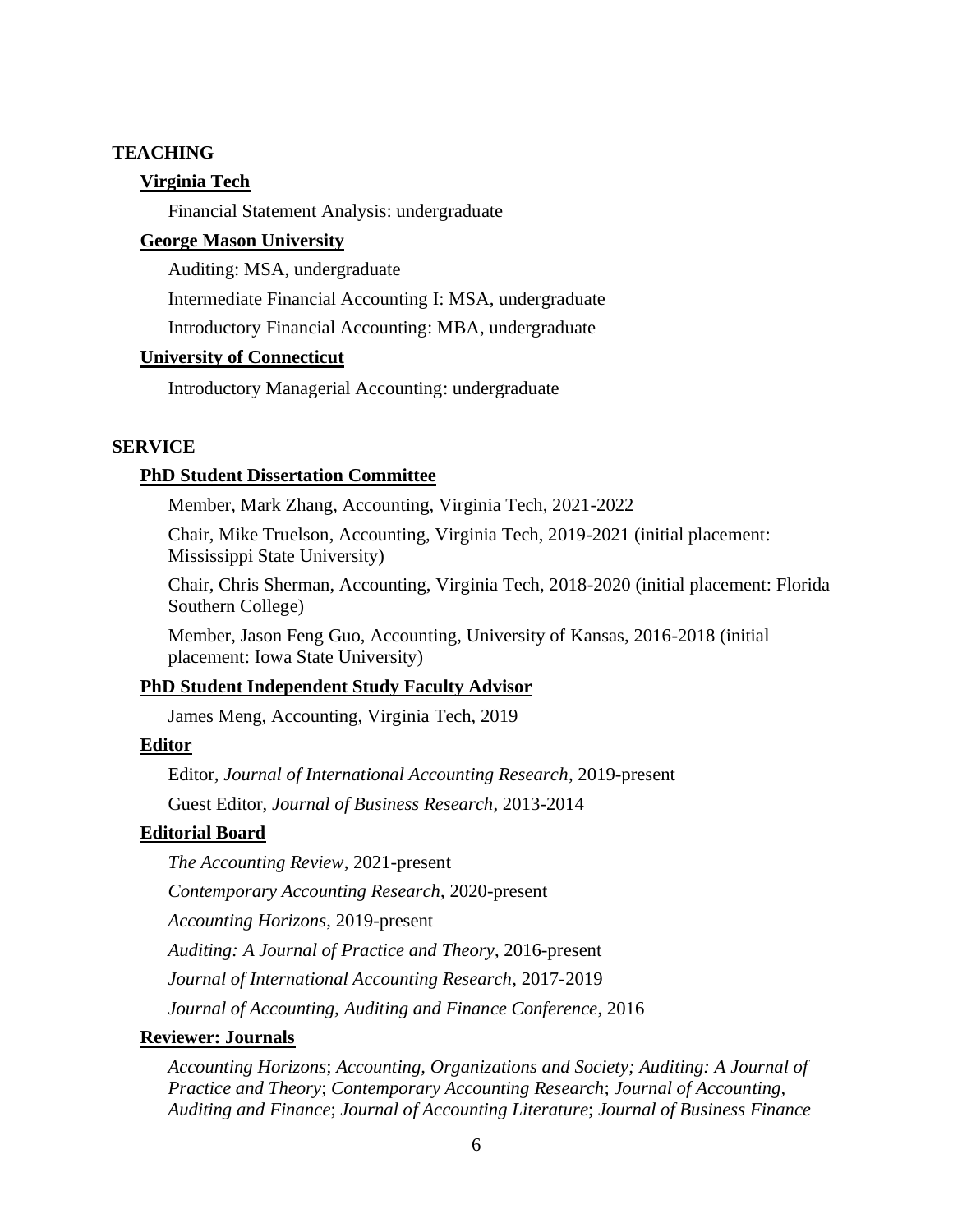*and Accounting*; *Journal of Business Research*; *Journal of International Accounting Research*; *Management Science*; *The Accounting Review*

#### **Reviewer: Grants**

Research Grants Council of Hong Kong

#### **Reviewer: Conferences**

AAA Annual Meeting; AAA Auditing Section Midyear Meeting; AAA FARS Midyear Meeting; AAA International Accounting Section Midyear Meeting; AAA Mid-Atlantic Regional Meeting; Hawaii Accounting Research Conference

## **Panel Speaker**

"Tips for Research Success" Panel, Journal of International Accounting Research Doctoral/New Faculty Consortium, 2021

#### **Discussant**

AAA Annual Meeting; AAA Auditing Section Midyear Meeting

#### **For the American Accounting Association**

Member, Auditing Section Notable Contributions to the Auditing Literature Committee, 2020-2021

Co-Chair, International Accounting Section Publications Committee, 2018-2020

Chair, Auditing Section Research Committee, 2017-2018

Chair, International Accounting Section Research Committee, 2016-2017

Vice-Chair, Auditing Section Research Committee, 2016-2017

Co-Chair, 2017 Auditing Section Midyear Meeting, 2016-2017

Vice-Chair, 2016 Auditing Section Midyear Meeting, 2015-2016

Member, Auditing Section Research Committee, 2018-2019, 2014-2016

Member, International Accounting Section Research Committee, 2015-2016

Member, Governance Committee, 2012-2015

Member, Auditing Section Auditing Standards Committee, 2012-2014

## **Research Conferences (Co-)Organized**

Virginia Tech Inaugural Accounting Research Conference, Blacksburg, VA, 2018

AAA Auditing Section Midyear Meeting, Orlando, FL, 2017

Annual Research Conference on Investor Protection, Corporate Governance, and Fraud Prevention, Fairfax, VA, 2016, 2015

"Competing in China" Research Conference resulting in a special issue in *Journal of Business Research*, Fairfax, VA, 2013

### **Promotion and Tenure External Reviewer for faculty at**

American University, Miami University, Sacred Heart University, Stony Brook University, University of Cincinnati, University of Colorado-Colorado Springs, University of St. Thomas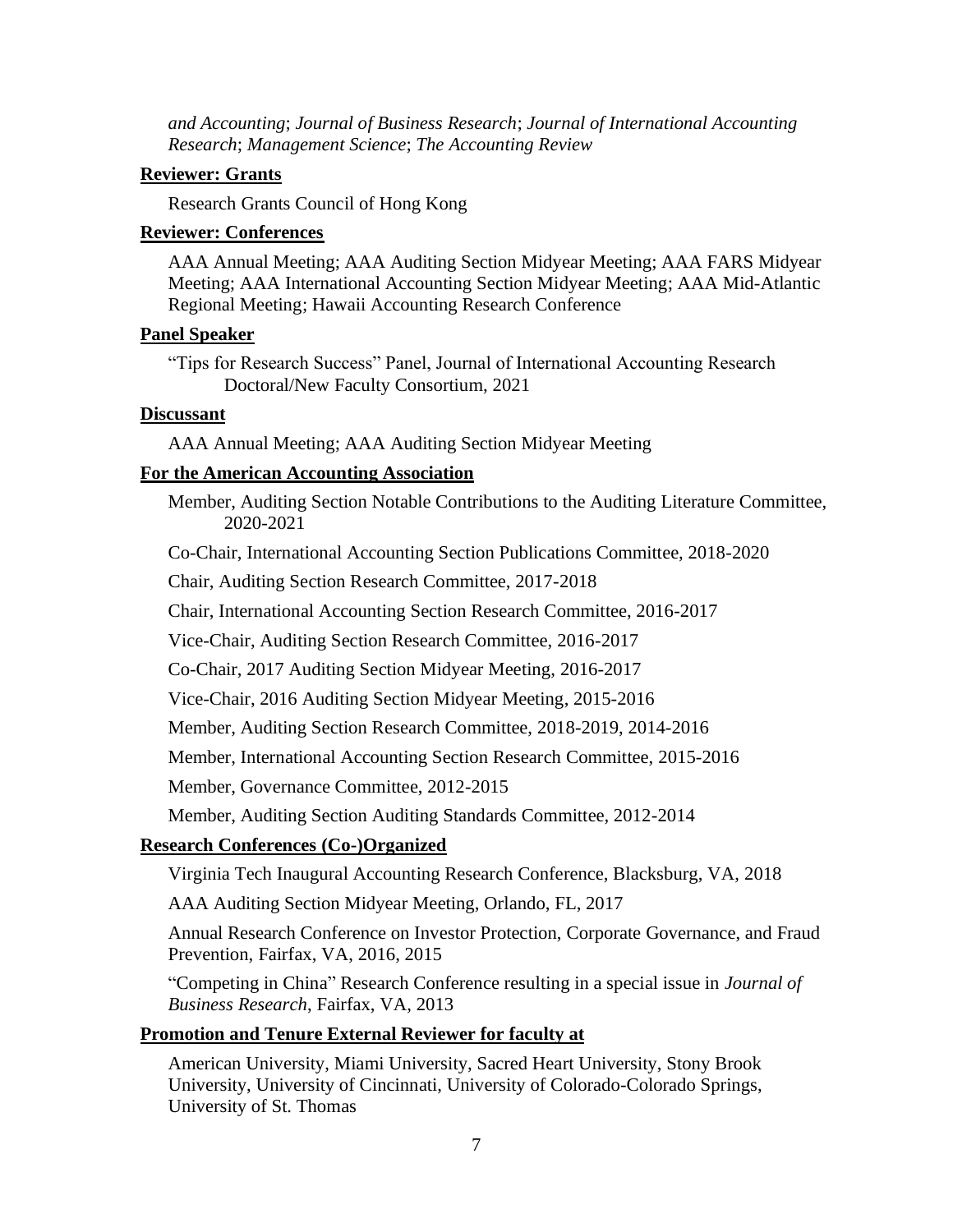#### **Permanent Residency EB-1 Application External Letter Writer for faculty at**

University of Illinois at Urbana-Champaign, Virginia Commonwealth University

#### **Virginia Tech**

### **Department of Accounting and Information Systems**

Chair, Doctoral Committee, 2019-present

Member, Promotion and Tenure Committee, 2020-present, 2018-2019

Member, Research Committee, 2019-present

Member, Strategic Planning Committee, 2019-present

Member, Faculty Recruiting Committee, 2018-present

Chair, Research Committee, 2017-2019

Member, Doctoral Committee, 2017-2019

#### **Pamplin College of Business**

Member, Research Committee, 2021-present

Member, Doctoral Committee, 2019-present

# **George Mason University**

#### **Accounting Area**

Member, Faculty Search Committee, 2015-2016, 2011-2012

Research Workshop Coordinator, 2011-2012

## **School of Business**

Chair, Tenured Faculty Committee, 2016-2017

Member, Library Liaison and Research Data Services Committee, 2011-2017

Chair, Graduate Policy Committee, 2015-2016

Member, Graduate Policy Committee, 2014-2015

Member, Scholarship Committee, 2014-2015

#### **University Level**

Member, Summer Research Funding Selection Committee, 2012-2013

#### **GRANTS, HONORS AND AWARDS**

Wayne E. Leininger Professorship, Department of Accounting and Information Systems, Pamplin College of Business, Virginia Tech, 2021-present

#### *Journal of International Accounting Research* Best Reviewer Award, 2020

- L. Mahlon Harrell Junior Faculty Fellowship, Department of Accounting and Information Systems, Pamplin College of Business, Virginia Tech, 2018-2021
- Outstanding Research and Publication Award, George Mason University School of Business, 2017, 2016, 2015, 2013